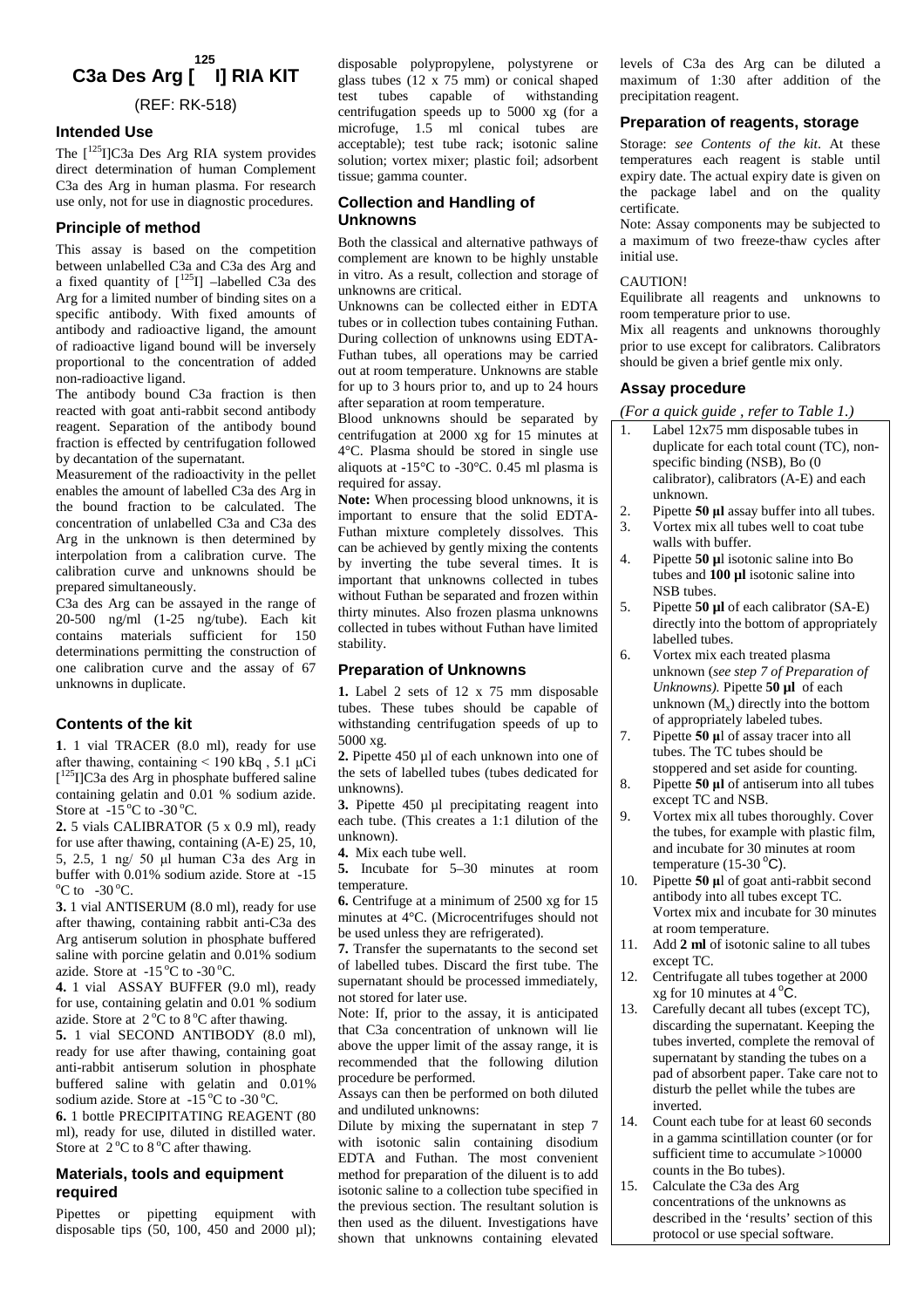Table 1. Assay Protocol, Pipetting Guide (all volumes are in microlitres)

| Tubes                                                 | TC | <b>NSB</b> | Bo   | Calib-<br>rator | Unk-<br>own |  |
|-------------------------------------------------------|----|------------|------|-----------------|-------------|--|
| <b>Buffer</b>                                         | 50 | 50         | 50   | 50              | 50          |  |
| Vortex mix                                            |    |            |      |                 |             |  |
| Isotonic                                              |    | 100        | 50   |                 |             |  |
| saline                                                |    |            |      |                 |             |  |
| Stan-                                                 |    |            |      |                 |             |  |
| dard                                                  |    |            |      | 50              |             |  |
| $\overline{U}$ nknown                                 |    |            |      |                 | 50          |  |
| Tracer                                                | 50 | 50         | 50   | 50              | 50          |  |
| Anti-                                                 |    |            |      |                 |             |  |
| serum                                                 |    |            | 50   | 50              | 50          |  |
| Vortex mix, cover tubes and incubate for 30           |    |            |      |                 |             |  |
| minutes at room temperature $(15-30^{\circ}C)$        |    |            |      |                 |             |  |
| Second                                                |    | 50         | 50   |                 |             |  |
| antibody                                              |    |            |      | 50              | 50          |  |
| Vortex mix and incubate for 30 minutes at             |    |            |      |                 |             |  |
| room temperature                                      |    |            |      |                 |             |  |
| Isotonic                                              |    |            |      |                 |             |  |
| saline                                                |    | 2000       | 2000 | 2000            | 2000        |  |
| Centrifuge at 2000 xg for 10 minutes $(4^{\circ}C)$ , |    |            |      |                 |             |  |
| decant tubes and blot on filter paper                 |    |            |      |                 |             |  |
| Count radioactivity (60 sec/tube)                     |    |            |      |                 |             |  |
| Calculate the results                                 |    |            |      |                 |             |  |
|                                                       |    |            |      |                 |             |  |

### **Results**

Calculate the average count per minute (CPM) for each pair of assay tubes. Subtract the average NSB cpm from all tubes except TC. If the counter background is high, it should be subtracted from all counts. Calculate the percent Bo/TC using the following equation:

$$
Bo/TC(\%) = \frac{Bo (cpm) - NSB (cpm)}{TC (cpm)} \times 100
$$

The average Bo/TC(%) should be in the range 30–60%. Calculate the percent bound for each calibrator and unknown using the following relationship:

$$
B/Bo(\%) = \frac{SA-E/M_x (cpm) - NSB (cpm)}{Bo (cpm) - NSB (cpm)} \times 100
$$

A calibration curve can be generated by plotting the percent B/Bo as a function of the log C3a des Arg concentration.

Plot B/Bo(%) (y-axis) against concentration (ng) C3a des Arg per tube (x-axis). The concentration (ng per tube) value of the unknownns can be read directly from the graph (see table 2).

The concentration ng per tube value can be converted to ng/ml by multiplying by 40 as described below:

ng/tube x2 (1:2 dilution, step 3) x 20 (50 microlitres volume of unknown) =  $ng/ml$ 

Note: If unknowns were further diluted, this dilution factor must be taken into account.

Note: Curve-fitting algorithms available for data reduction may be used. It should be noted that whilst results may differ by up to 5–10% depending on the algorithm used, this should not affect assay precision.

#### **Characterization of assay**

## **Calibration**

The assay calibrators are prepared from highly purified human C3a des Arg. The assay system is calibrated against a reference calibrator prepared from purified C3a des Arg.

### Stability of Unknowns

The high sensitivity of RIA for complement activation products such as C3a means that *in vitro* complement activation in the unknown must be kept to a minimum. With this in mind, the stability of unknowns during collection, processing and storage in tubes containing disodium EDTA and the serine protease inhibitor, Futhan, and disodium EDTA alone, has been investigated. The resulte are shown below:

| Unknown        | EDTA+Futhan | <b>EDTA</b> only |  |
|----------------|-------------|------------------|--|
| Mean $(ng/ml)$ | 157         | 283              |  |
| Std dev        | 77          | 104              |  |

These results were obtained from 50 blood unknowns collected into tubes containing EDTA+Futhan, and EDTA only. (It is recommended that individual laboratories determine levels for their own reference population).

#### **Specificity**

The antiserum cross-reactivities with related peptides are shown below:

| Compound                 | Cross-reactivity (%) |  |
|--------------------------|----------------------|--|
| C3                       | 100                  |  |
| C3a                      | 100                  |  |
| C <sub>3</sub> a des Arg | 100                  |  |
| C <sub>4</sub> a des Arg | 0.89                 |  |
| C5a des Arg              | < 0.22               |  |

Note: The assay procedure is selective for C3a and C3a des Arg, eliminating interference from C3.

#### Dilution

Unknowns may be diluted up to 1:30 with isotonic saline containing Futhan without affecting the accuracy of determination. The diluent is prepared by adding isotonic saline to an evacuated collection tube containing Futhan.

## **Additional information**

Components from various lots or from kits of different manufacturers should not be mixed or interchanged.

Do not use lipaemic, haemolyzed or turbid unknowns. The assay system is designed for use with collection tubes containing Futhan.

## **Warning**

**For research use only, not for use in diagnostic procedures.**

#### **Precautions**

#### **Radioactivity**

This product contains radioactive material. It is the responsibility of the user to ensure that local regulations or code of practice related to the handling of radioactive materials are satisfied.

#### **Biohazard**

Human blood products used in the kit have been obtained from healthy human subjects. They were tested individually by using approved methods (EIA, enzyme immunoassay), and were found to be negative, for the presence of both Human Immunodeficiency Virus antibody (Anti-HIV-1) and Hepatitis B surface Antigen (HBsAg). Care should always be taken when handling human biologicals to be tested with diagnostic kits. Even if the subject has been tested, no method can offer complete assurance that Hepatitis B Virus, Human Immunodeficiency Virus (HIV-1), or other infectious agents are absent. Human blood should therefore be handled as *potentially infectious materials*.

#### **Chemical hazard**

Components contain sodium azide as an antimicrobial agent. Dispose of waste by flushing with copious amount of water to avoid build-up of explosive metallic azides in copper and lead plumbing. The total azide present in each pack is 3.8 mg.

### **Safety data sheet**

#### **Product name:**

Sodium azide

CAS No. 26628-22-8

R: 22-32 Toxic if swallowed. Contact with acids liberates very toxic gas.

S: (1/2)-28-45 (Keep locked up and out of the reach of children). After contact with skin, wash immediately with plenty of water. In case of accident or if you feel unwell, seek medical advice immediately (show label where possible).

#### **Composition:**

#### Sodium azide solution.

**Hazards identification:**

Toxic if swallowed, inhaled, or absorbed through skin. May cause eye and skin irritation.

#### **First aid measures:**

In case of contact, immediately flush eyes or skin with copious amounts of water. If inhaled remove to fresh air. In severe cases seek medical attention.

## **Fire fighting measures:**

Dry chemical powder. Do not use water.

#### **Accidental release:**

Wear suitable protective clothing including laboratory overalls, safety glasses and gloves. Mop up spill area, place waste in a bag and hold for waste disposal. Wash spill site area after material pick-up is complete.

#### **Handling and storage:**

Wear suitable protective clothing including overalls, safety glasses and gloves. Do not get in eyes, on skin, or on clothing. Wash thoroughly after handling.

#### **Personal protection:**

See above instructions for handling and storage.

**Physical and chemical properties:**

Formula weight: 65.01. Density: 1.850.

# **Stability and reactivity:**

Avoid contact with metals and acid chlorides. This yields a very toxic gas.

**Toxicological information:**